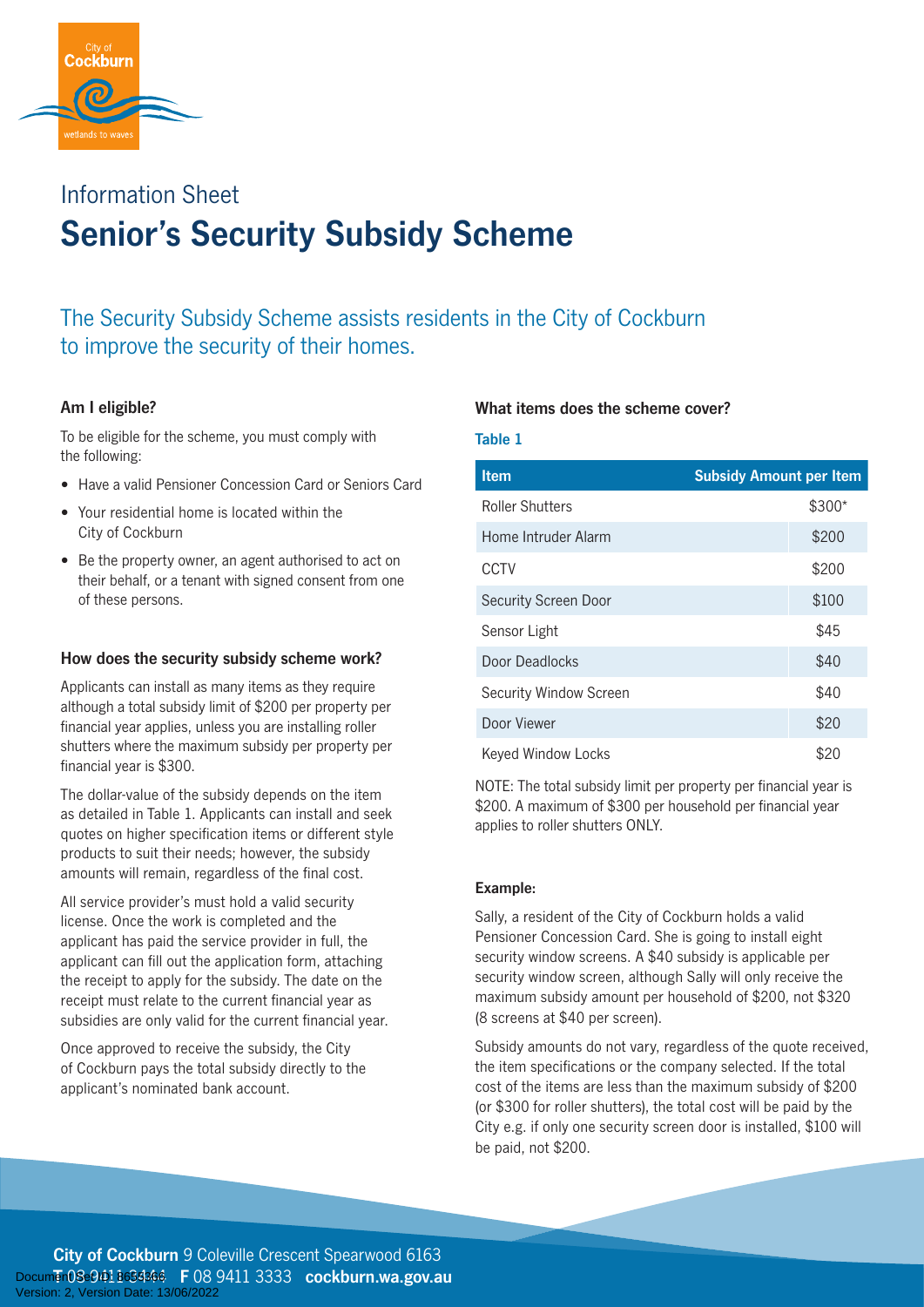## How do I apply for the scheme?

Information Sheet – Senior's Security Subsidy Scheme

#### **Obtain quotes**

- We advise that you obtain up to three quotes
- Only use a licensed security installer
- The quote must be itemised
- Mention that you are seeking a quote under the City of Cockburn Senior's Subsidy Scheme
- Decide what items and service provider you want to complete the work
- Keep a record of the chosen service provider's final quote.

**STEP 2**

**STEP** 

**3**

**STEP** 

**1**

### **Undertake the work**

- Have the work completed and pay the service provider in full
- Obtain an itemised receipt from the service provider.

#### **Lodge your application**

- Complete Section A, B and C of the form
- Attach the receipt for the items to your application form
- Post your completed application form to: Senior's Security Subsidy Scheme, City of Cockburn, PO Box 1215 Bibra Lake DC WA 6965
- The City will review your application, and advise you of the outcome including the subsidy amount in writing
- If your application is successful, the City will pay the subsidy into your nominated bank account. Please allow up to five weeks from the date of approval for your payment to be processed.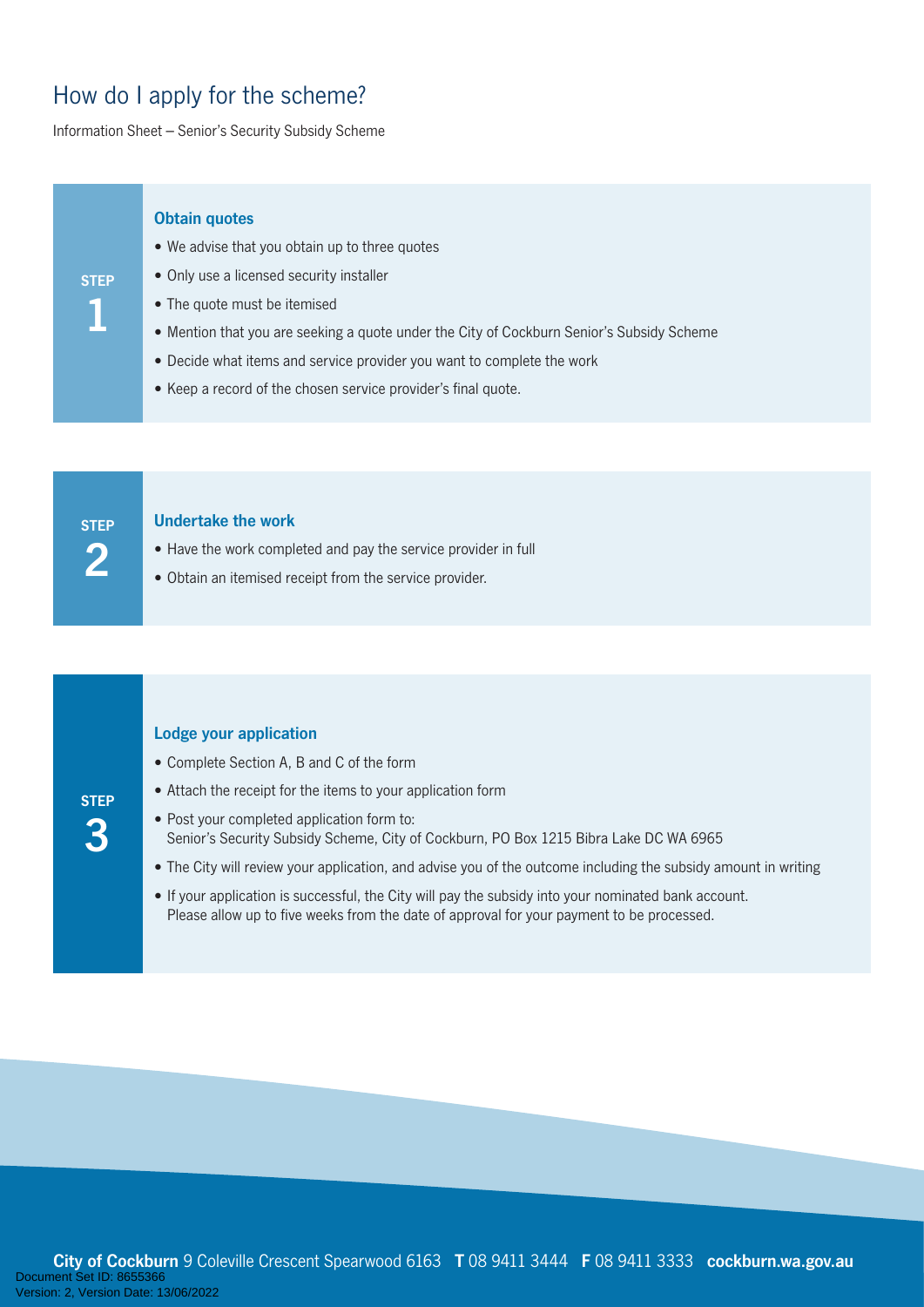## **Application Form** – Senior's Security Subsidy Scheme

**Section A** – Applicant Details

 $\sqrt{ }$ 

| Name of Applicant |   |
|-------------------|---|
|                   |   |
| Signature         |   |
|                   |   |
| Contact           |   |
| H                 | M |
| Email             |   |
| Postal Address    |   |
|                   |   |
|                   |   |

Street address where items are to be installed (if different to postal address)

| Are you the owner of the property where the items are to be installed | Y/N         |
|-----------------------------------------------------------------------|-------------|
| Do you have a valid Seniors Card*                                     | Y/N         |
| Card No.                                                              | Expiry date |
| Do you have a valid Pensioners Card                                   | Y/N         |
| Card No.                                                              | Expiry date |

I

**\*Please attach copy of Senior's/Pensioner's card.**

### **Section B** – Items to be Installed

| <b>Items installed</b>  | <b>QTY</b> | <b>Subsidy value</b> | <b>Total</b> | <b>Company selected</b> |
|-------------------------|------------|----------------------|--------------|-------------------------|
| <b>Roller Shutters</b>  |            | \$300                |              |                         |
| Home Intruder Alarm     |            | \$200                |              |                         |
| <b>CCTV</b>             |            | \$200                |              |                         |
| Security Screen Door    |            | \$100                |              |                         |
| Sensor Light            |            | \$45                 |              |                         |
| Door Deadlocks          |            | \$40                 |              |                         |
| Security Window Screen  |            | \$40                 |              |                         |
| Door Viewer             |            | \$20                 |              |                         |
| Keyed Window Locks      |            | \$20                 |              |                         |
| Security License Number |            |                      |              |                         |